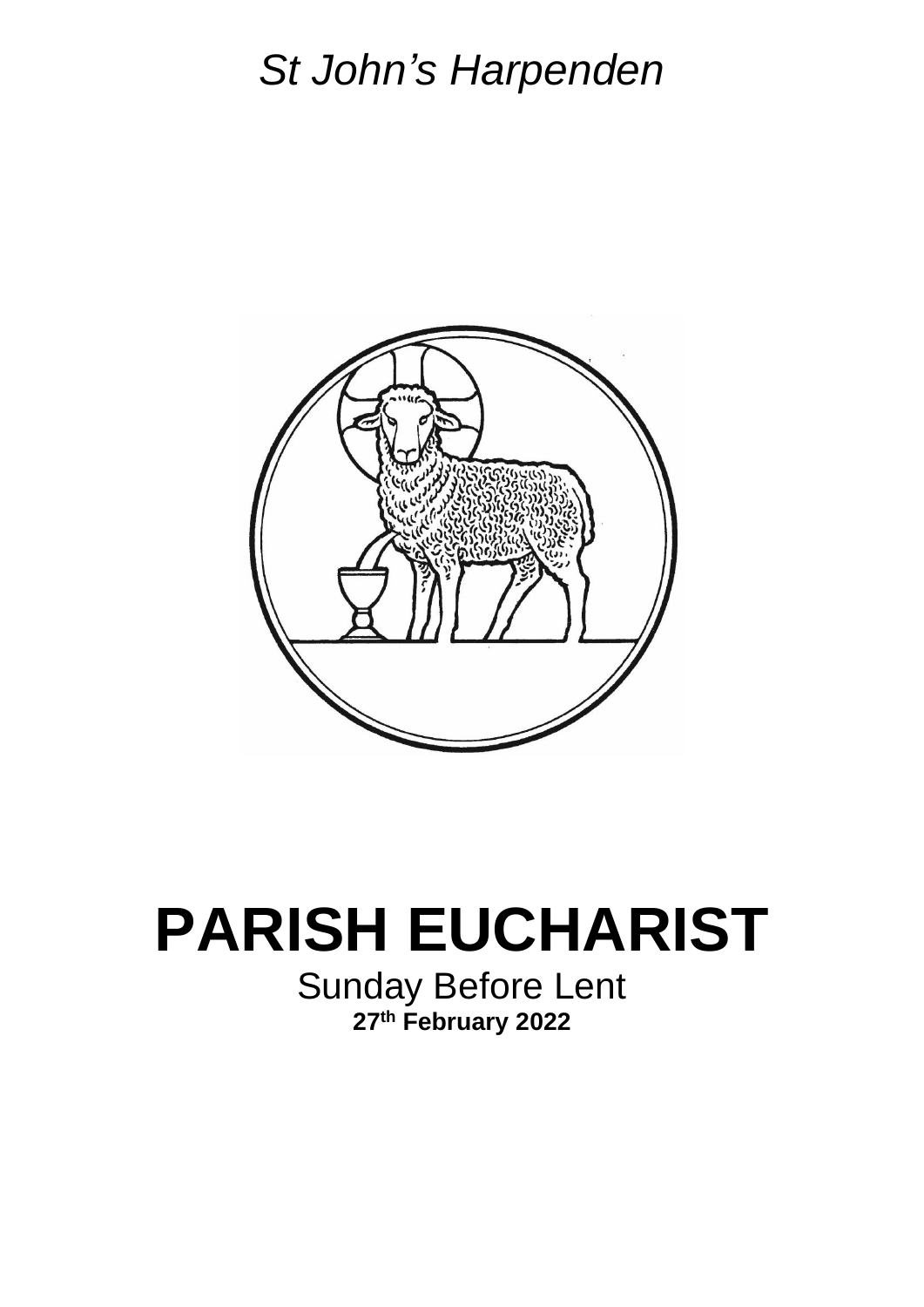#### *WELCOME*

*Please stand when the bell rings and the Procession enters.*

PROCESSIONAL HYMN 766 – Praise my soul the king of heaven

1 Praise, my soul, the King of heaven, to his feet thy tribute bring; ransomed healed, restored, forgiven, who like me his praise should sing? Alleluia, alleluia, praise the everlasting King.

2 Praise him for his grace and favour to our fathers in distress; praise him still the same for ever, slow to chide and swift to bless: Alleluia, alleluia, glorious in his faithfulness.

3 Father-like, he tends and spares us, well our feeble frame he knows; in his hands he gently bears us, rescues us from all our foes: Alleluia, alleluia, widely as his mercy flows.

4 Frail as summer's flower we flourish; blows the wind and it is gone; but, while mortals rise and perish, God endures unchanging on: Alleluia, alleluia, praise the high eternal One.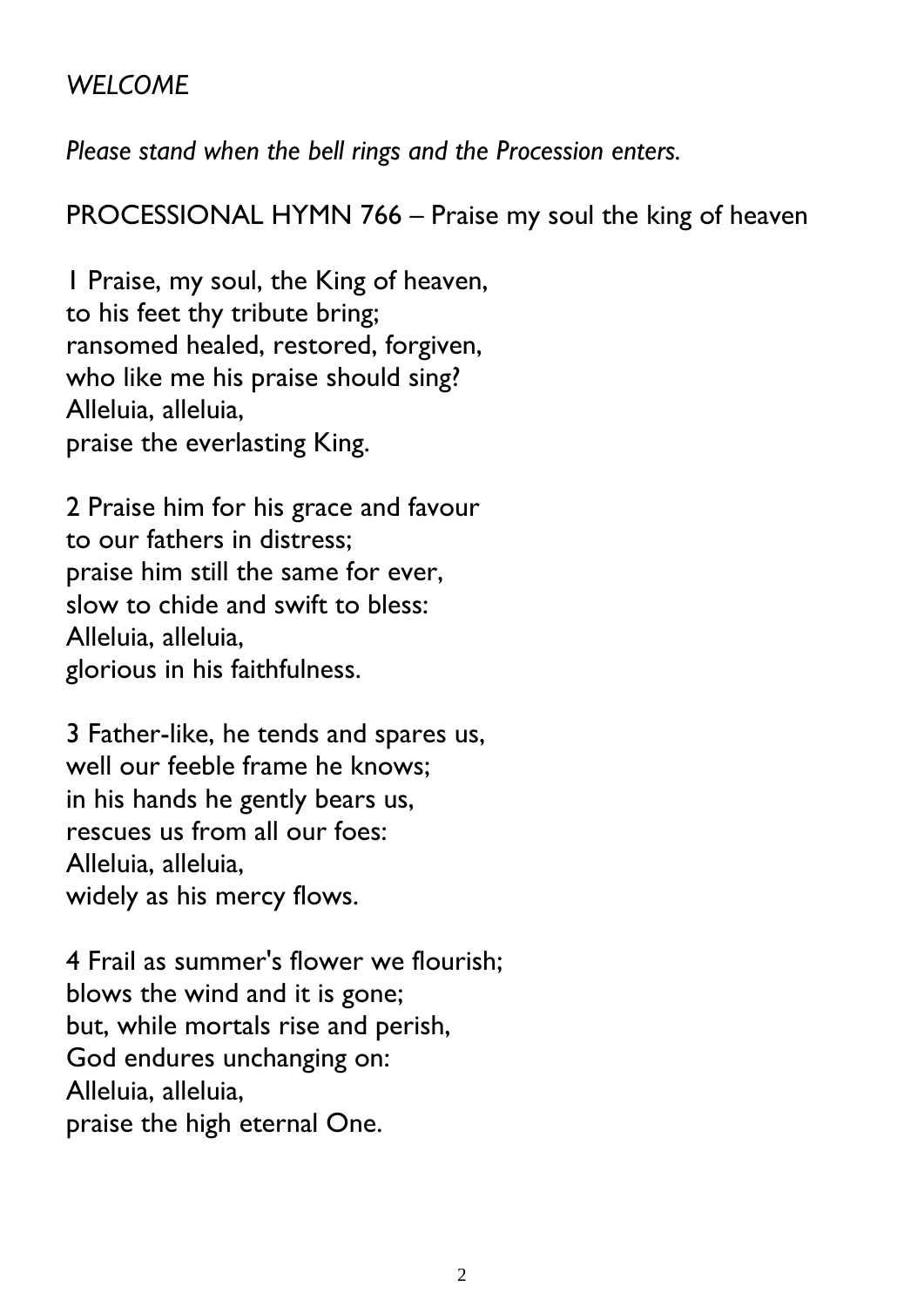5 Angels, help us to adore him; ye behold him face to face; sun and moon bow down before him, dwellers all in time and space: Alleluia, alleluia, praise with us the God of grace*.*

# **GREETING**

In the name of the Father, and of the Son, and of the Holy Spirit. **Amen.**

The Lord be with you. **And also with you.**

*The president informally introduces the service.*

# PRAYERS OF PENITENCE

Let us confess our sins in penitence and faith.

# *Kneel*

**Almighty God, our Heavenly Father, we have sinned against you, and against our neighbour, in thought and word and deed, through negligence, through weakness, through our own deliberate fault. We are truly sorry and repent of all our sins. For the sake of your Son Jesus Christ, who died for us, forgive us all that is past; and grant that we may serve you in newness of life, to the glory of your name. Amen.**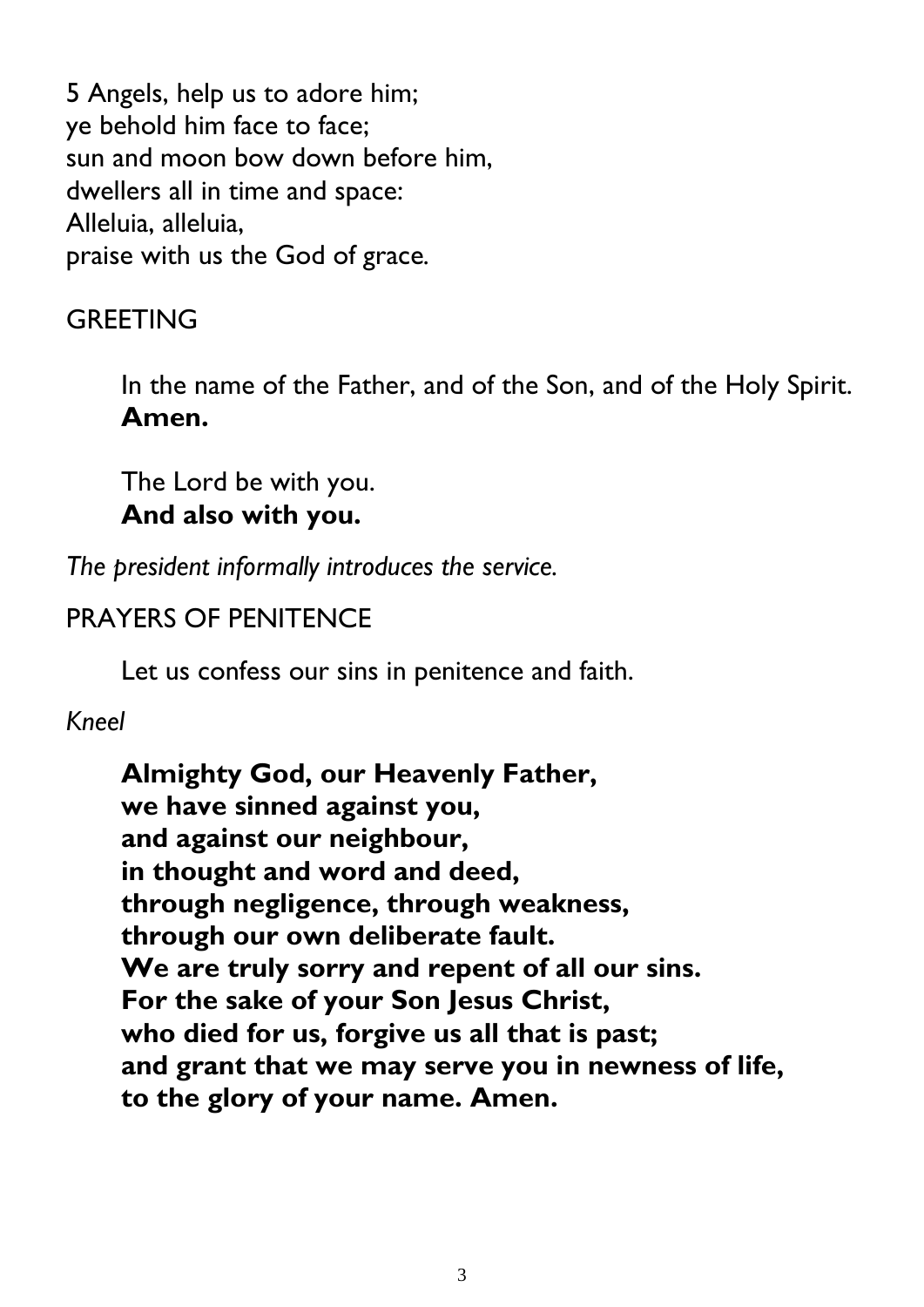*The kyrie is normally sung.*

**Lord, have mercy Christ, have mercy Lord, have mercy.**

Almighty God, who forgives all who truly repent, have mercy upon you, pardon and deliver you from all your sins, confirm and strengthen you in all goodness, and keep you in life eternal; through Jesus Christ our Lord. **Amen.**

#### *Stand for the* GLORIA IN EXCELSIS

*Glory to God, Glory to God, Glory to God in the Highest.* **Glory to God in the Highest, and peace to his people on earth. Lord God, Heav'nly King, almighty God and Father. We worship you, we give you thanks, we praise you for your glory.** *Glory to God, Glory to God, Glory to God in the Highest.* **Lord, Jesus Christ, only son of the Father. Lord God, Lamb of God, you take away the sin of the world; have mercy on us; You are seated at the right hand of the Father, receive our prayer.** *Glory to God, Glory to God, Glory to God in the Highest.* **For you alone are the Holy one, you alone are the Lord, you alone are the most high, Jesus Christ, with the Holy Spirit in the Glory of God the father.**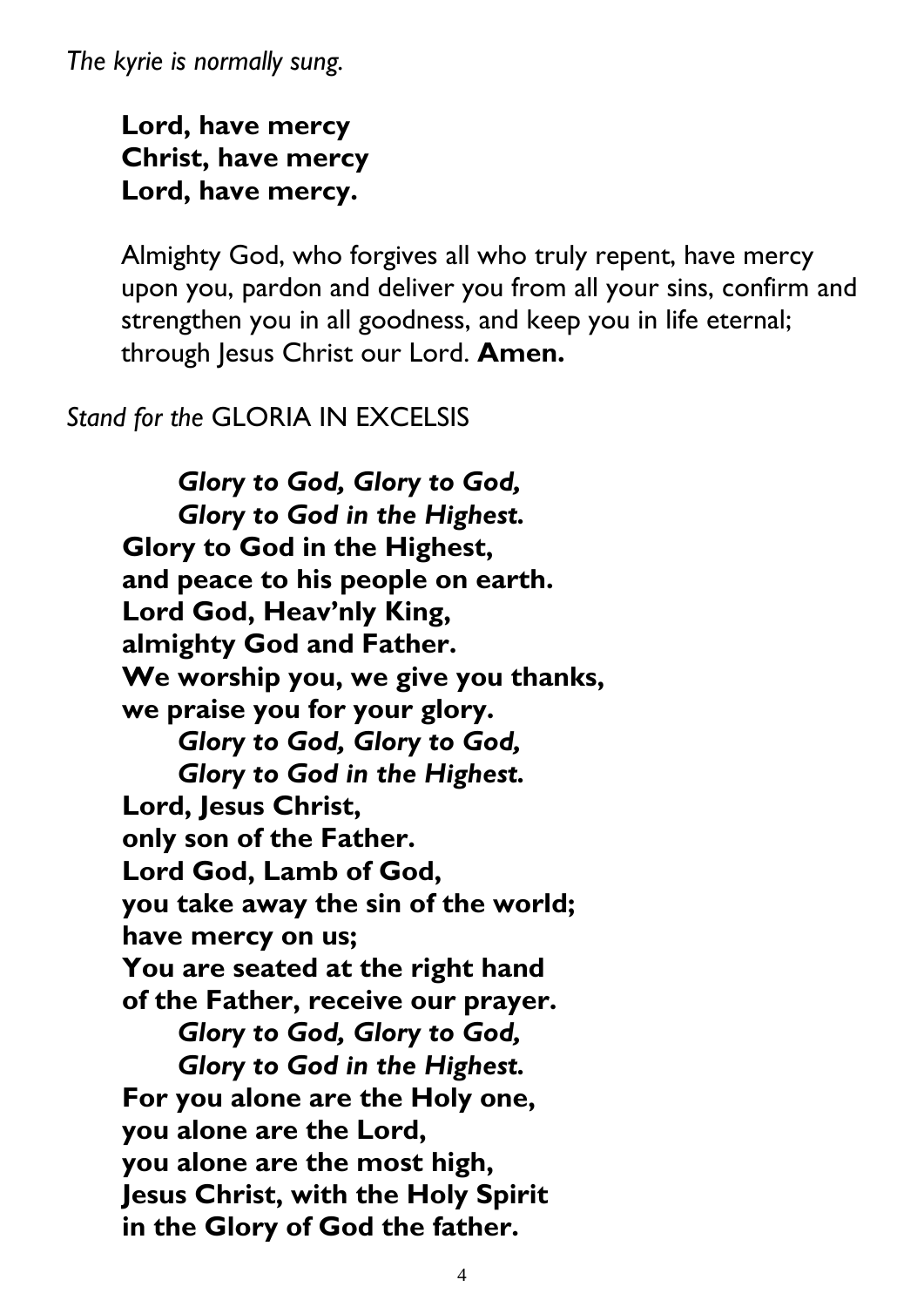# *Glory to God, Glory to God, Glory to God in the Highest.*

# THE COLLECT

Let us pray

Almighty Father, whose Son was revealed in majesty before he suffered death upon the cross: give us grace to perceive his glory, that we may be strengthened to suffer with him and be changed into his likeness, from glory to glory; who is alive and reigns with you, in the unity of the Holy Spirit, one God, now and for ever. **Amen**.

# THE LITURGY OF THE WORD

READINGS Exodus 34-29 - end

29 Moses came down from Mount Sinai. As he came down from the mountain with the two tablets of the covenant in his hand, Moses did not know that the skin of his face shone because he had been talking with God. 30When Aaron and all the Israelites saw Moses, the skin of his face was shining, and they were afraid to come near him. 31But Moses called to them; and Aaron and all the leaders of the congregation returned to him, and Moses spoke with them. 32Afterwards all the Israelites came near, and he gave them in commandment all that the Lord had spoken with him on Mount Sinai. 33When Moses had finished speaking with them, he put a veil on his face; 34but whenever Moses went in before the Lord to speak with him, he would take the veil off, until he came out; and when he came out, and told the Israelites what he had been commanded, 35the Israelites would see the face of Moses, that the skin of his face was shining; and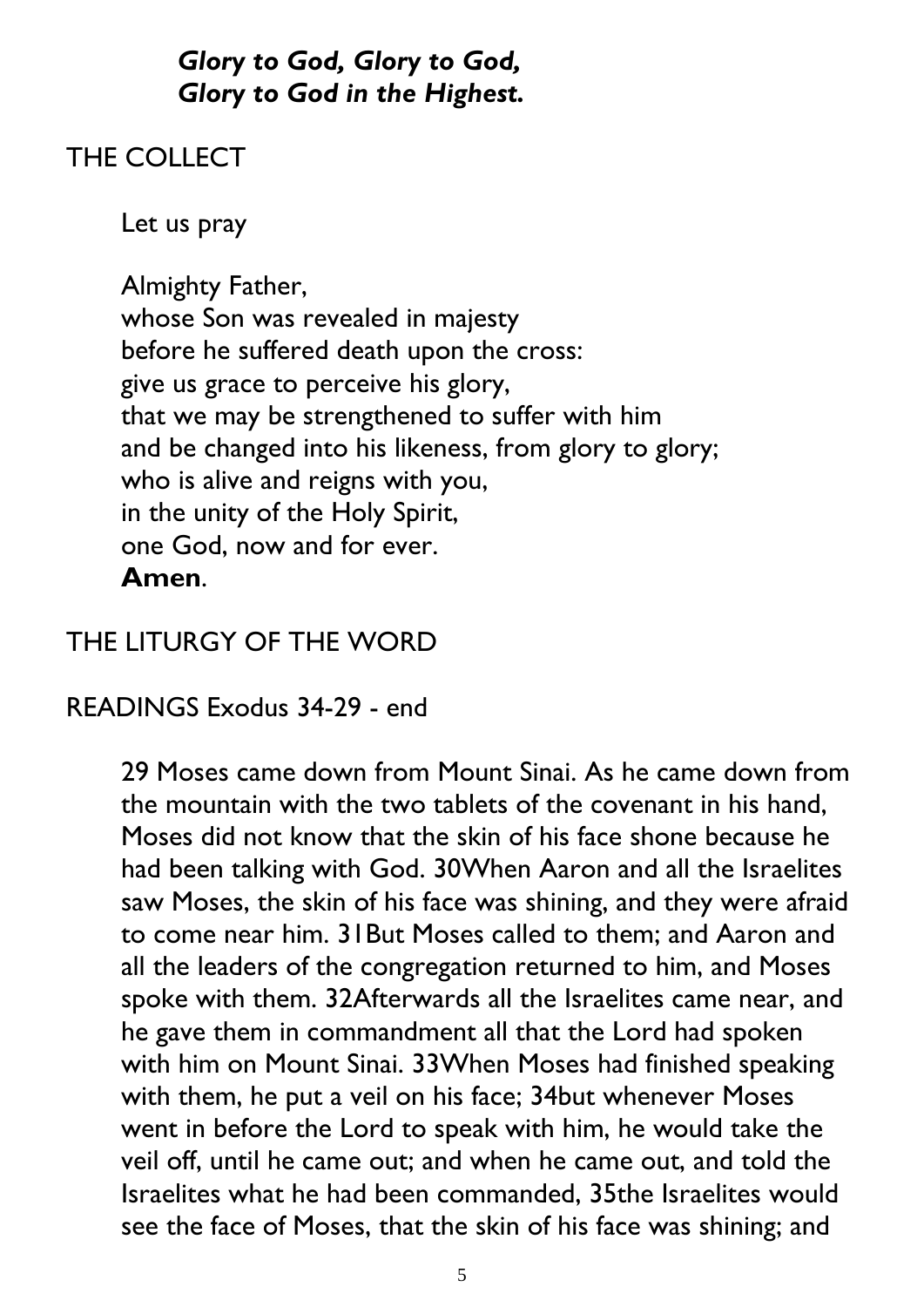Moses would put the veil on his face again, until he went in to speak with him.

This is the word of the Lord. **Thanks be to God.**

#### GRADUAL HYMN *383 - Lord, thy word abideth*

1 Lord, thy word abideth, and our footsteps guideth; who its truth believeth light and joy receiveth.

2 When our foes are near us, then thy word doth cheer us, word of consolation, message of salvation.

3 When the storms are o'er us, and dark clouds before us, then its light directeth, and our way protecteth.

4 Who can tell the pleasure, who recount the treasure by thy word imparted to the simple-hearted?

5 Word of mercy, giving succour to the living; word of life, supplying comfort to the dying.

6 O that we discerning its most holy learning, Lord, may love and fear thee, evermore be near thee!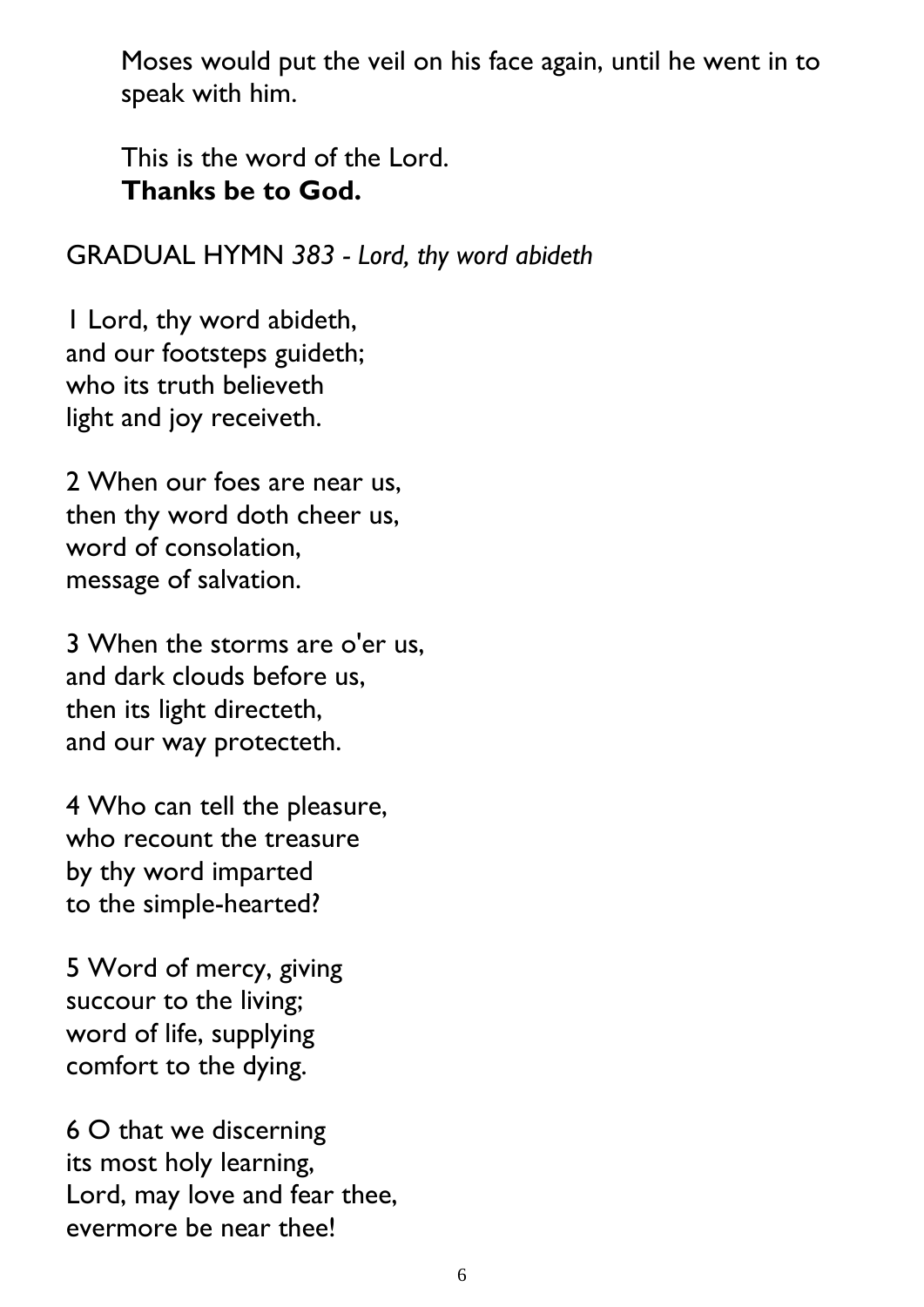# THE HOLY GOSPEL

Hear the Gospel of our Lord Jesus Christ according to *Luke*. **Glory to you, O Lord.**

28 Now about eight days after these sayings Jesus<sup>[\\*](javascript:void(0);)</sup> took with him Peter and John and James, and went up on the mountain to pray. <sup>29</sup>And while he was praying, the appearance of his face changed, and his clothes became dazzling white. <sup>30</sup>Suddenly they saw two men, Moses and Elijah, talking to him. <sup>31</sup>They appeared in glory and were speaking of his departure, which he was about to accomplish at Jerusalem. <sup>32</sup>Now Peter and his companions were weighed down with sleep; but since they had stayed awake,[\\*](javascript:void(0);) they saw his glory and the two men who stood with him.  $33$  Just as they were leaving him, Peter said to Jesus, 'Master, it is good for us to be here; let us make three dwellings,<sup>[\\*](javascript:void(0);)</sup> one for you, one for Moses, and one for Elijah'—not knowing what he said. <sup>34</sup>While he was saying this, a cloud came and overshadowed them; and they were terrified as they entered the cloud.  $35$ Then from the cloud came a voice that said, 'This is my Son, my Chosen;<sup>[\\*](javascript:void(0);)</sup> listen to him!' <sup>36</sup>When the voice had spoken, Jesus was found alone. And they kept silent and in those days told no one any of the things they had seen.

This is the Gospel of the Lord. **Praise to you, O Christ.**

*Sit for the* SERMON Anne Edwards

*A short silence follows the Sermon.*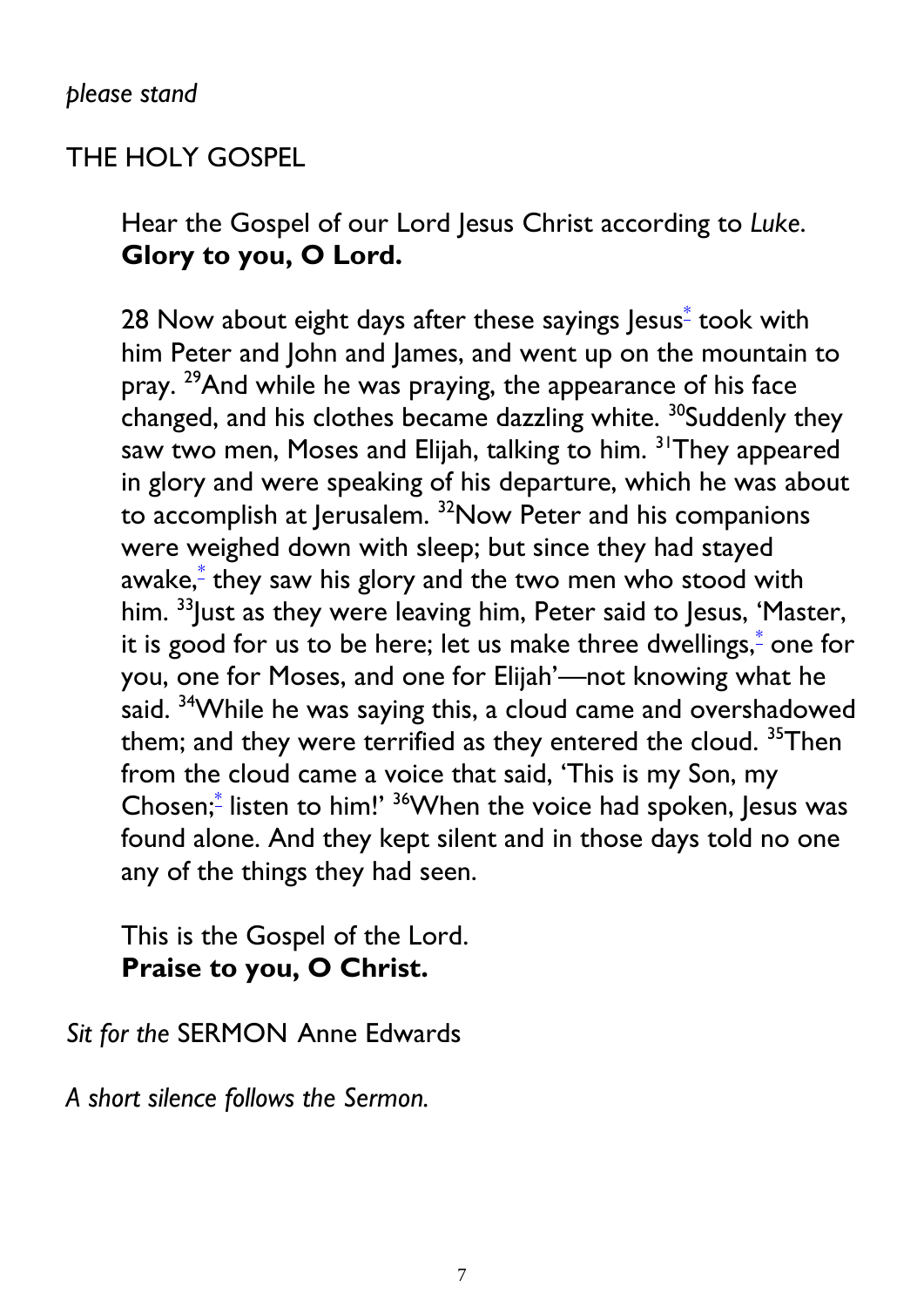# *Stand for* THE CREED

**We believe in one God, the Father, the Almighty, maker of heaven and earth, of all that is, seen and unseen.** 

**We believe in one Lord, Jesus Christ, the only Son of God, eternally begotten of the Father, God from God, Light from Light, true God from true God, begotten, not made, of one Being with the Father; through him all things were made. For us and for our salvation he came down from heaven, was incarnate from the Holy Spirit and the Virgin Mary and was made man. For our sake he was crucified under Pontius Pilate; he suffered death and was buried.** 

**On the third day he rose again in accordance with the Scriptures; he ascended into heaven and is seated at the right hand of the Father. He will come again in glory to judge the living and the dead, and his kingdom will with have no end.** 

**We believe in the Holy Spirit, the Lord, the giver of life, who proceeds from the Father and the Son, who with the Father and the Son is worshipped and glorified, who has spoken through the prophets.** 

**We believe in one, holy, catholic, and apostolic Church. We acknowledge one baptism for the forgiveness of sins. We look for the resurrection of the dead, and the life of the world to come. Amen.**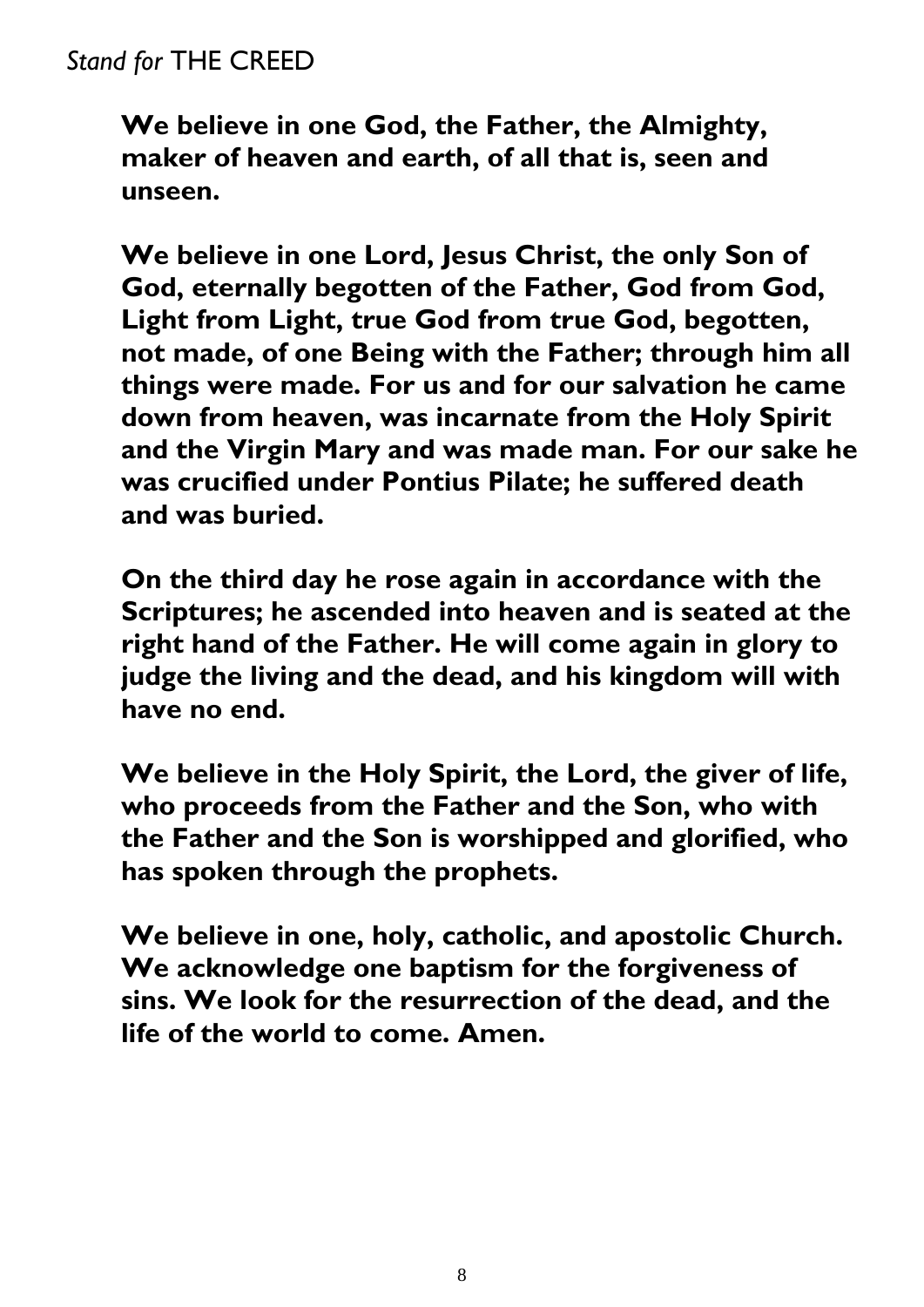# INTERCESSIONS

*The president introduces the prayers and the congregation kneels.*

*These responses may be used*

Lord, in your mercy. **Hear our prayer.**

*(or)*

Lord, hear us **Lord, graciously hear us**

*At the end of the prayers:*

Merciful Father, **accept these prayers, for the sake of your Son, our Saviour, Jesus Christ. Amen.**

# THE LITURGY OF THE SACRAMENT

*Stand for* THE PEACE

Christ is our peace, he has reconciled us to God in one body by his cross; we meet in his name, and share in his peace.

The Peace of the Lord be always with you. **And also with you.**

Let us offer one another a sign of peace.

*The Congregation share the sign of the Peace with those immediately around them, saying 'Peace be with you'.*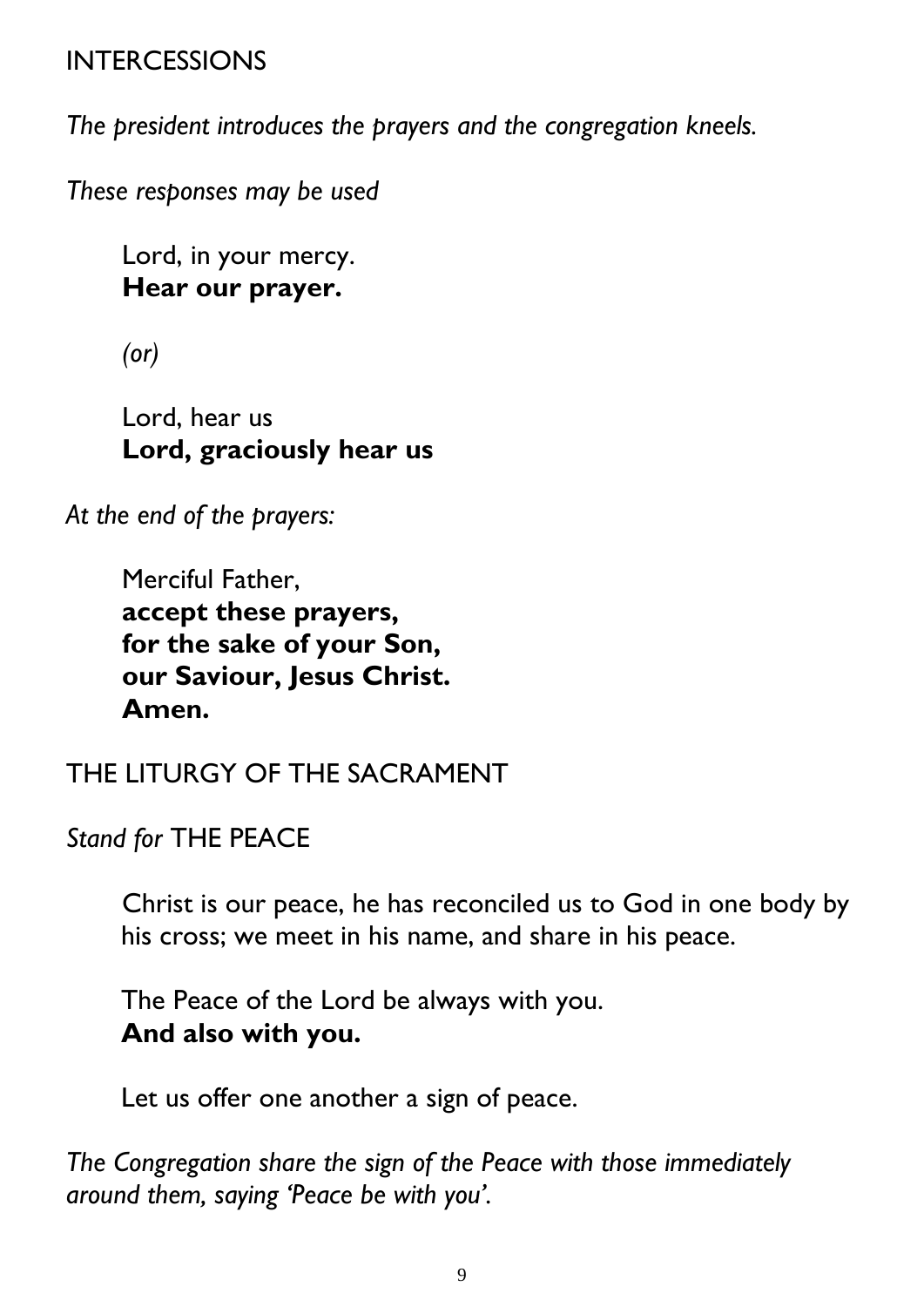OFFERTORY HYMN 281 – Tis good, Lord, to be here. *The gifts of the people may be gathered and presented. The table is prepared and bread and wine are placed upon it. The president takes the bread and wine*

1 'Tis good, Lord, to be here, thy glory fills the night; thy face and garments, like the sun, shine with unborrowed light.

2 'Tis good, Lord, to be here, thy beauty to behold, where Moses and Elijah stand, thy messengers of old.

3 Fulfiller of the past, promise of things to be, we hail thy body glorified, and our redemption see.

4 Before we taste of death, we see thy kingdom come; we fain would hold the vision bright, and make this hill our home.

5 'Tis good, Lord, to be here, yet we may not remain; but since thou bidst us leave the mount, come with us to the plain.

*Please give generously to the ministry of your church. If you are a visitor and a tax-payer, please fill in the Gift Aid envelopes provided. Regular worshippers are encouraged to join our stewardship scheme - standing order forms and information leaflets may be found at the back of church. Thank you for your gift.*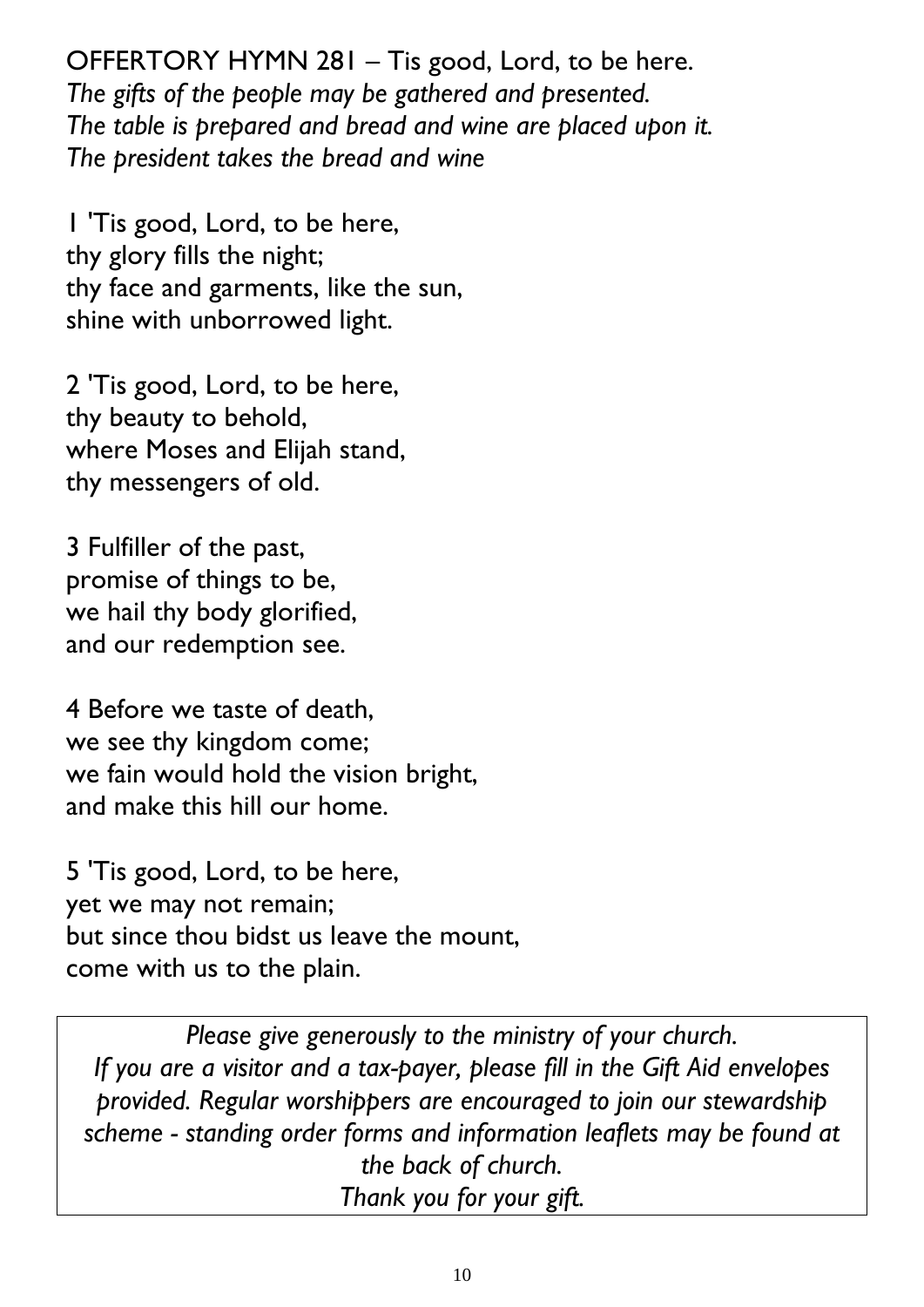*Remain standing*

Be present, be present, Lord Jesus Christ, our risen high priest; make yourself known in the breaking of bread. **Amen.**

THE EUCHARISTIC PRAYER

The Lord be with you. **And also with you.**

Lift up your hearts. **We lift them to the Lord.**

Let us give thanks to the Lord our God. **It is right to give thanks and praise.**

Father, we give you thanks and praise through your beloved Son Jesus Christ, your living Word, through whom you have created all things; who was sent by you in your great goodness to be our Saviour.

By the power of the Holy Spirit he took flesh; as your Son, born of the blessed Virgin, he lived on earth and went about among us; he opened wide his arms for us on the cross; he put an end to death by dying for us; and revealed the resurrection by rising to new life; so he fulfilled your will and won for you a holy people.

Therefore with angels and archangels, and with all the company of heaven, we proclaim your great and glorious name, for ever praising you and singing: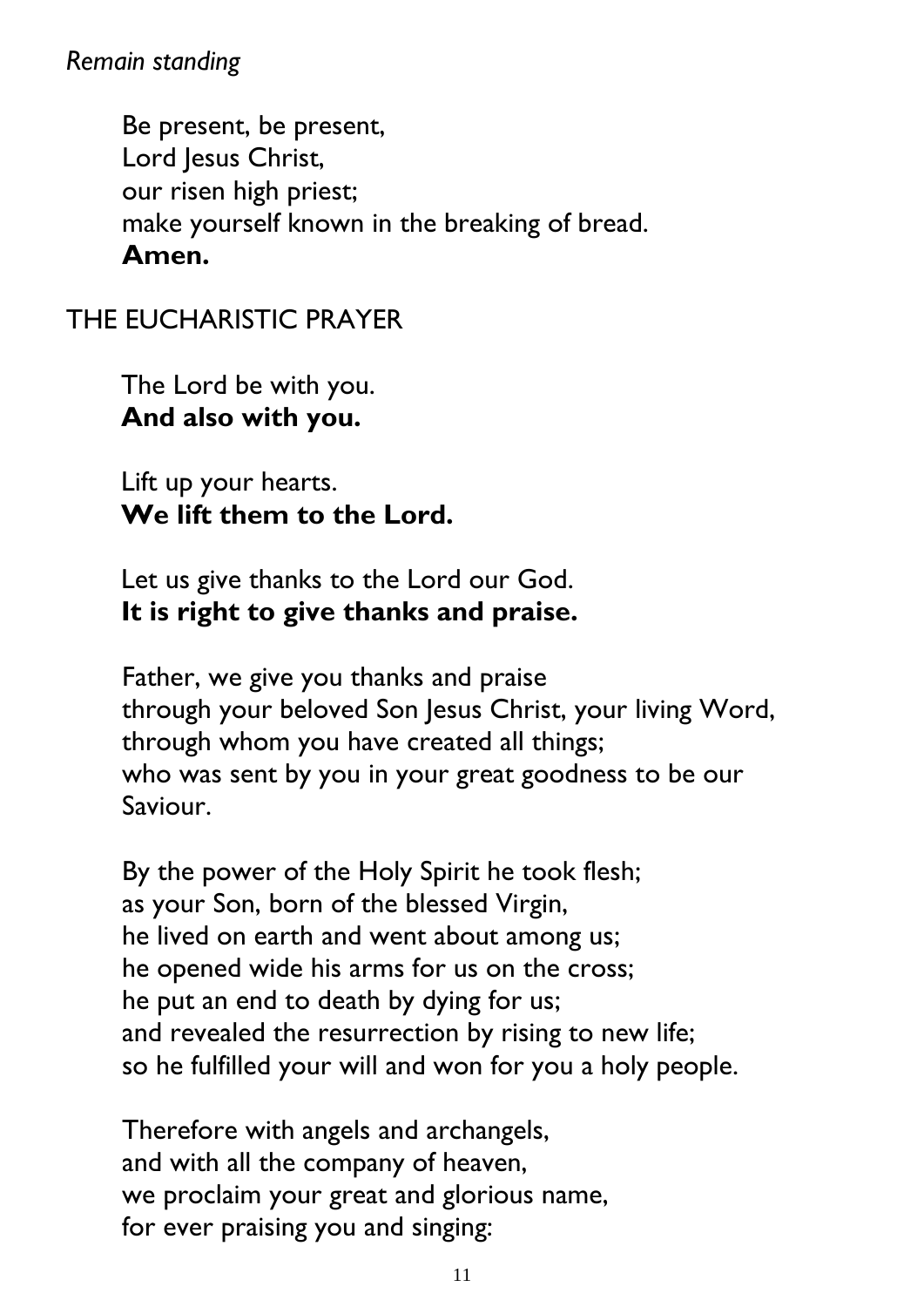# **Holy, holy, holy Lord, God of power and might, heaven and earth are full of your glory. Hosanna in the highest! Blessed is he who comes in the name of the Lord. Hosanna in the highest!**

Lord, you are holy indeed, the source of all holiness; grant that by the power of your Holy Spirit, and according to your holy will, these gifts of bread and wine may be to us the  $\bigstar$  body and blood of our Lord Jesus Christ;

who, in the same night that he was betrayed, took bread and gave you thanks; he broke it and gave it to his disciples, saying: Take, eat; this is my body which is given for you; do this in remembrance of me.

In the same way, after supper he took the cup and gave you thanks; he gave it to them, saying: Drink this, all of you; this is my blood of the new covenant, which is shed for you and for many for the forgiveness of sins. Do this, as often as you drink it, in remembrance of me.

Great is the mystery of faith: **Christ has died: Christ is risen: Christ will come again.** 

And so, Father, calling to mind his death on the cross, his perfect sacrifice made once for the sins of the whole world; rejoicing in his mighty resurrection and glorious ascension, and looking for his coming in glory, we celebrate this memorial of our redemption.

As we offer you this our sacrifice of praise and thanksgiving, we bring before you this bread and this cup and we thank you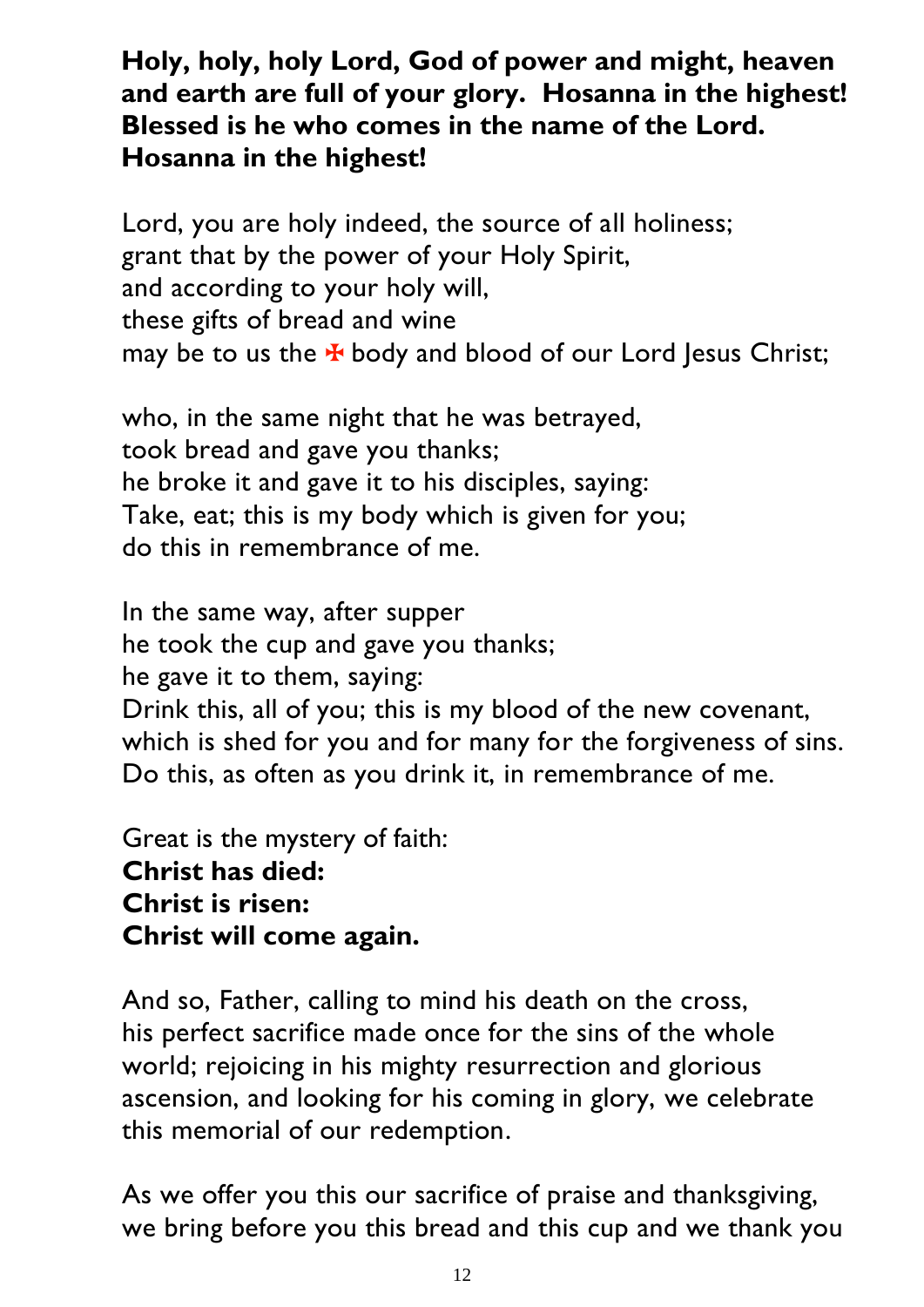for counting us worthy to stand in your presence and serve you.

Send the Holy Spirit on your people and gather into one in your kingdom all who share this one bread and one cup, so that we, in the company of our Lady Mary, St John, St Alban and all the saints, may praise and glorify you for ever, through Jesus Christ our Lord;

by whom, and with whom, and in whom, in the unity of the Holy Spirit, all honour and glory be yours, almighty Father, for ever and ever. **Amen!**

# THE LORD'S PRAYER

As our Saviour taught us, so we are bold to say:

**Our Father, who art in heaven, hallowed be thy name; thy kingdom come; thy will be done; on earth as it is in heaven. Give us this day our daily bread. Forgive us our trespasses, as we forgive those who trespass against us. Lead us not into temptation; but deliver us from evil. For thine is the kingdom, the power and the glory, for ever and ever. Amen.**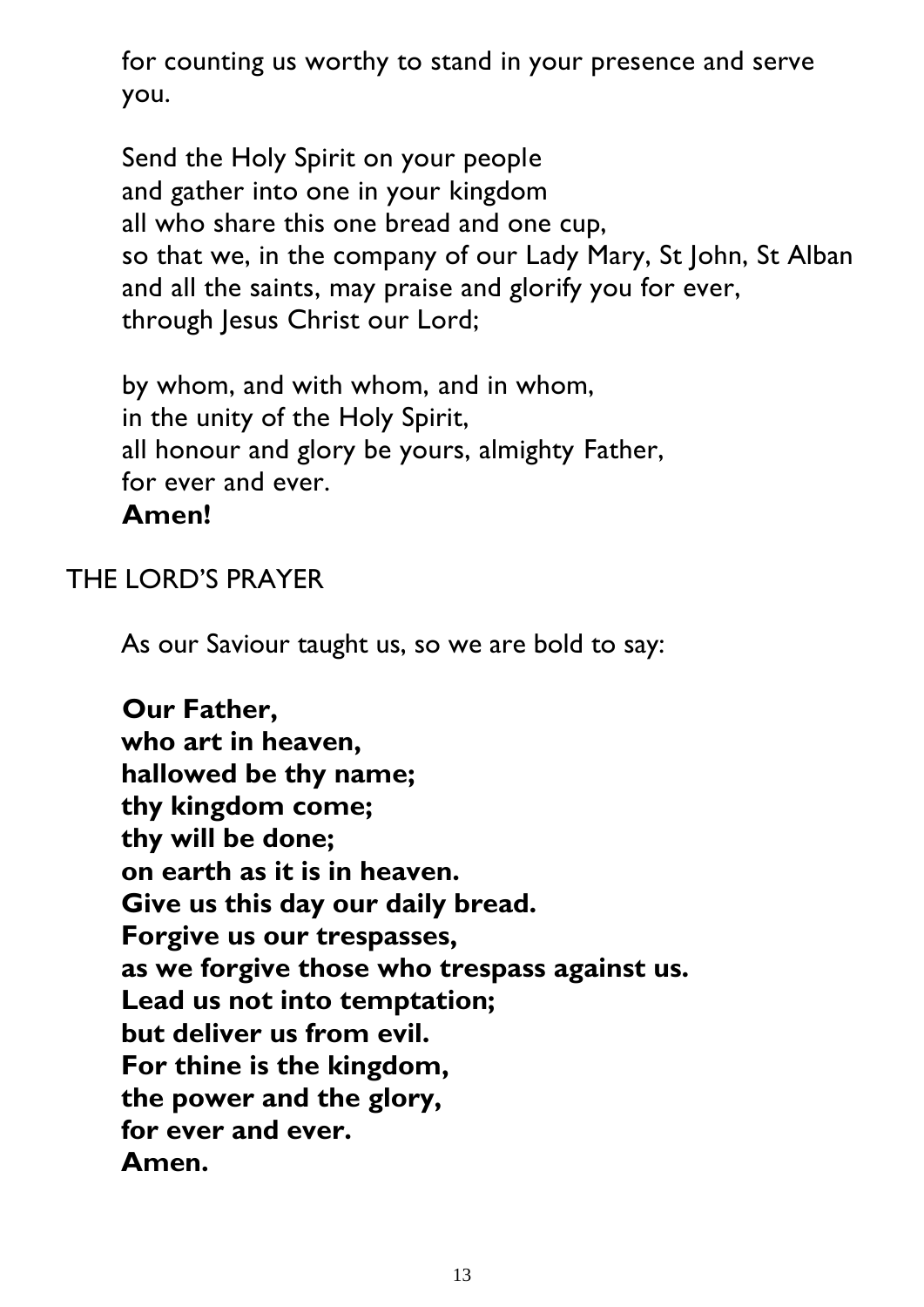# BREAKING OF THE BREAD

We break this bread to share in the body of Christ. **Though we are many, we are one body, because we all share in one bread.**

# AGNUS DEI

**Lamb of God, you take away the sin of the world, have mercy on us.**

**Lamb of God, you take away the sin of the world, have mercy on us.**

**Lamb of God, you take away the sin of the world, grant us peace.**

*The president invites the people to Communion saying:*

Behold the Lamb of God who takes away the sins of the world. Blessed are those who are called to his supper.

**Lord I am not worthy to receive you, but only say the word, and I shall be healed.**

*All Baptised Christians who normally receive Communion in their own church are welcome to do so here. If you would like to receive a Blessing, bow your head at the Altar rail. Please follow the direction of the wardens.*

COMMUNION HYMN *Remain kneeling or seated. 464 – Sweet Sacrament divine; 1 Sweet Sacrament divine, hid in thine earthly home, lo, round thy lowly shrine, with suppliant hearts we come; Jesus, to thee our voice we raise in songs of love and heartfelt praise: sweet Sacrament divine.*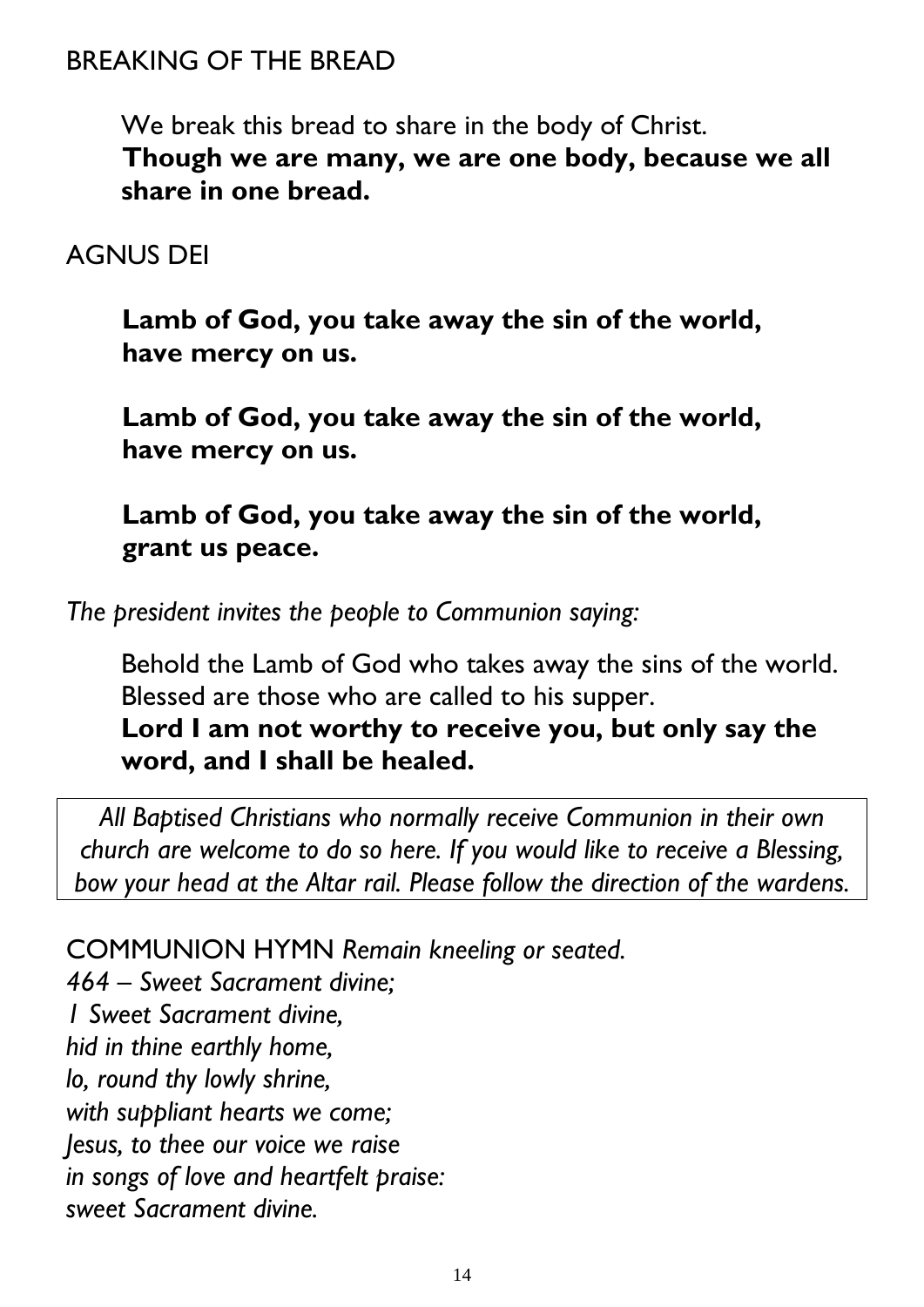*2 Sweet Sacrament of peace, dear home for every heart, where restless yearnings cease and sorrows all depart; there in thine ear all trustfully we tell our tale of misery: sweet Sacrament of peace.*

*3 Sweet Sacrament of rest, ark from the ocean's roar, within thy shelter blest soon may we reach the shore; save us, for still the tempest raves, save, lest we sink beneath the waves: sweet Sacrament ofrest.*

*4 Sweet Sacrament divine, earth's light and jubilee, in thy far depths doth shine thy Godhead's majesty; sweet light, so shine on us, we pray, that earthly joys may fade away: sweet Sacrament divine*

*462 – Soul of my saviour.*

*.*

1 Soul of my Saviour, sanctify my breast, body of Christ, be thou my saving guest, blood of my Saviour, bathe me in thy tide, wash me with water flowing from thy side.

2 Strength and protection may thy Passion be, O blessèd Jesu, hear and answer me; deep in thy wounds, Lord, hide and shelter me, so shall I never, never part from thee.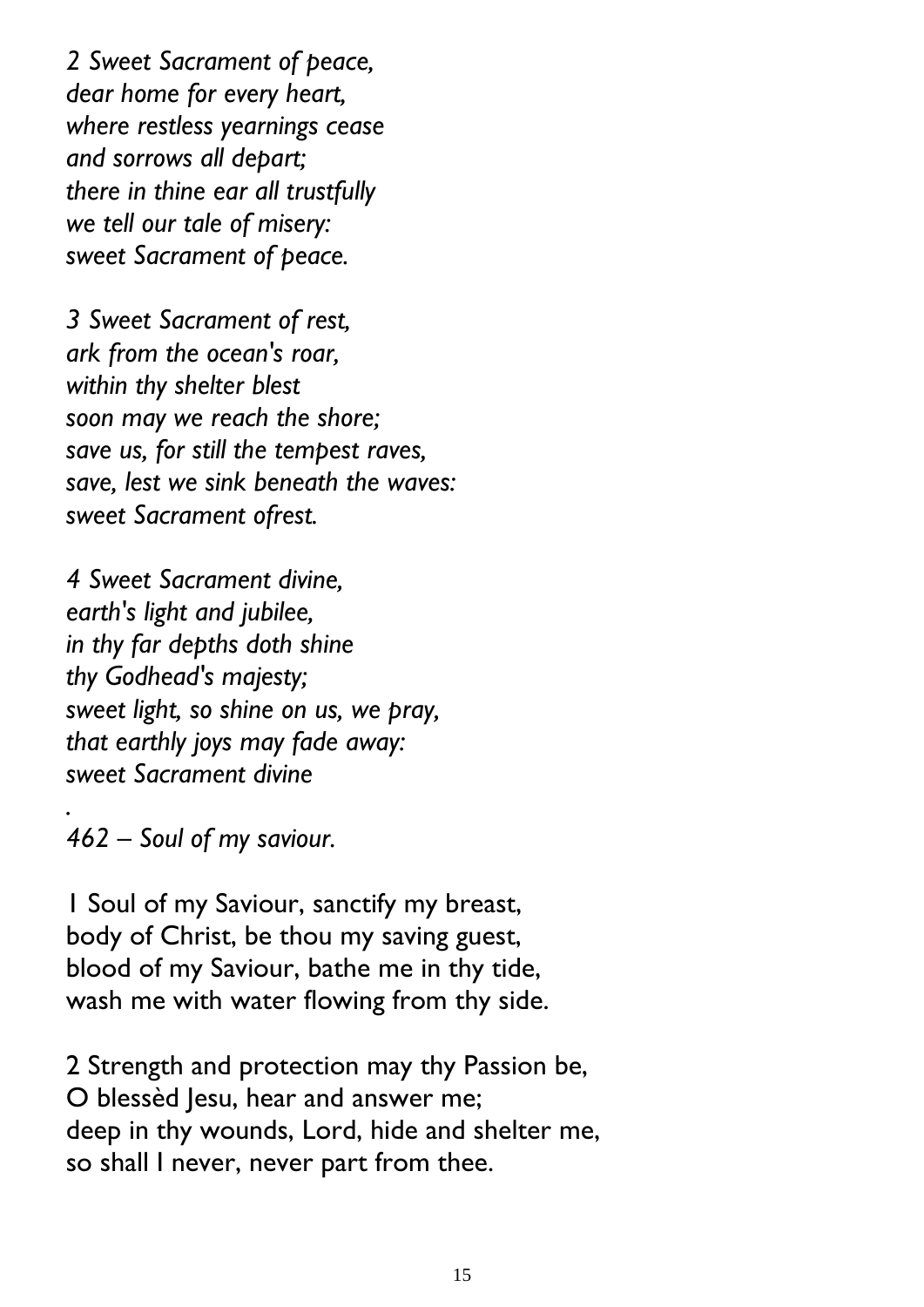3 Guard and defend me from the foe malign, in death's dread moments make me only thine; call me and bid me come to thee on high where I may praise thee with thy saints for ay.

*During Communion, if the Choir are present, an* ANTHEM *may be sung.*

*A short period of silence is kept after Communion.*

# POST COMMUNION PRAYER

Let us pray

Holy God, we see your glory in the face of Jesus Christ: may we who are partakers at his table reflect his life in word and deed, that all the world may know his power to change and save. This we ask through Jesus Christ our Lord. **Amen.**

**Almighty God, we thank you for feeding us with the body and blood of your Son Jesus Christ; through him we offer you our souls and bodies, to be a living sacrifice. Send us out in the power of your Spirit, to live and work to your praise and glory. Amen.**

*Sit for the* NOTICES

*Stand for the* FINAL HYMN *and remain standing.*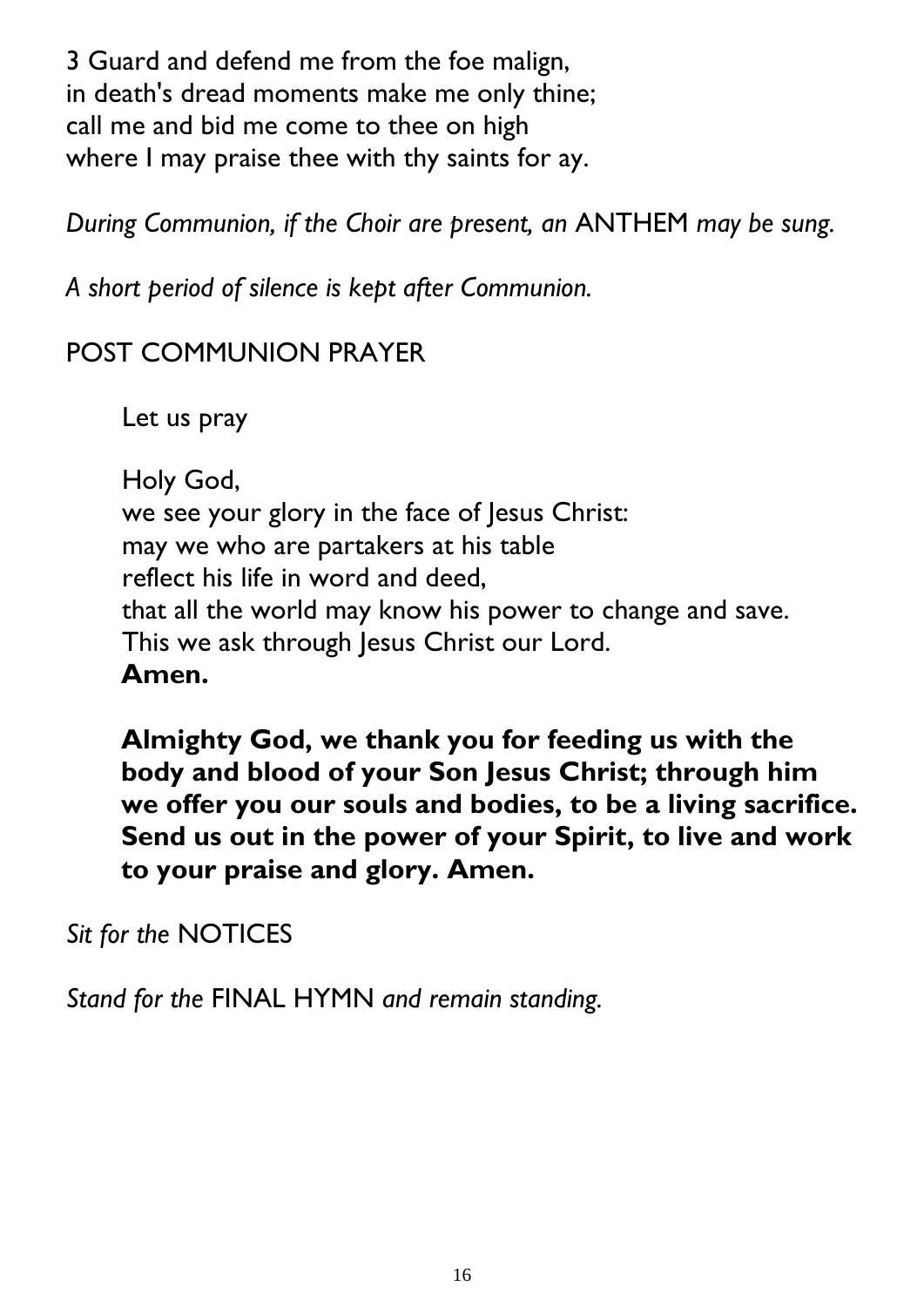652 - Guide me, O thou great redeemer (for St David)

1 Guide me, O thou great Redeemer, pilgrim through this barren land; I am weak, but thou art mighty; hold me with thy powerful hand: Bread of heaven, feed me now and evermore.

2 Open now the crystal fountain whence the healing stream doth flow; let the fiery cloudy pillar lead me all my journey through: strong deliverer, be thou still my strength and shield.

3 When I tread the verge of Jordan, bid my anxious fears subside; death of death, and hell's destruction, land me safe on Canaan's side: songs and praises I will ever give to thee.

BLESSING AND DISMISSAL

The Lord be with you **And also with you**

The peace of God which passes all understanding, keep your hearts and minds in the knowledge and love of God, and of his Son Jesus Christ our Lord; and the blessing of God almighty, the Father, the Son, and the Holy Spirit, be upon you and remain with you, now and always. **Amen**.

Go in peace to love and serve the Lord. **In the name of Christ.**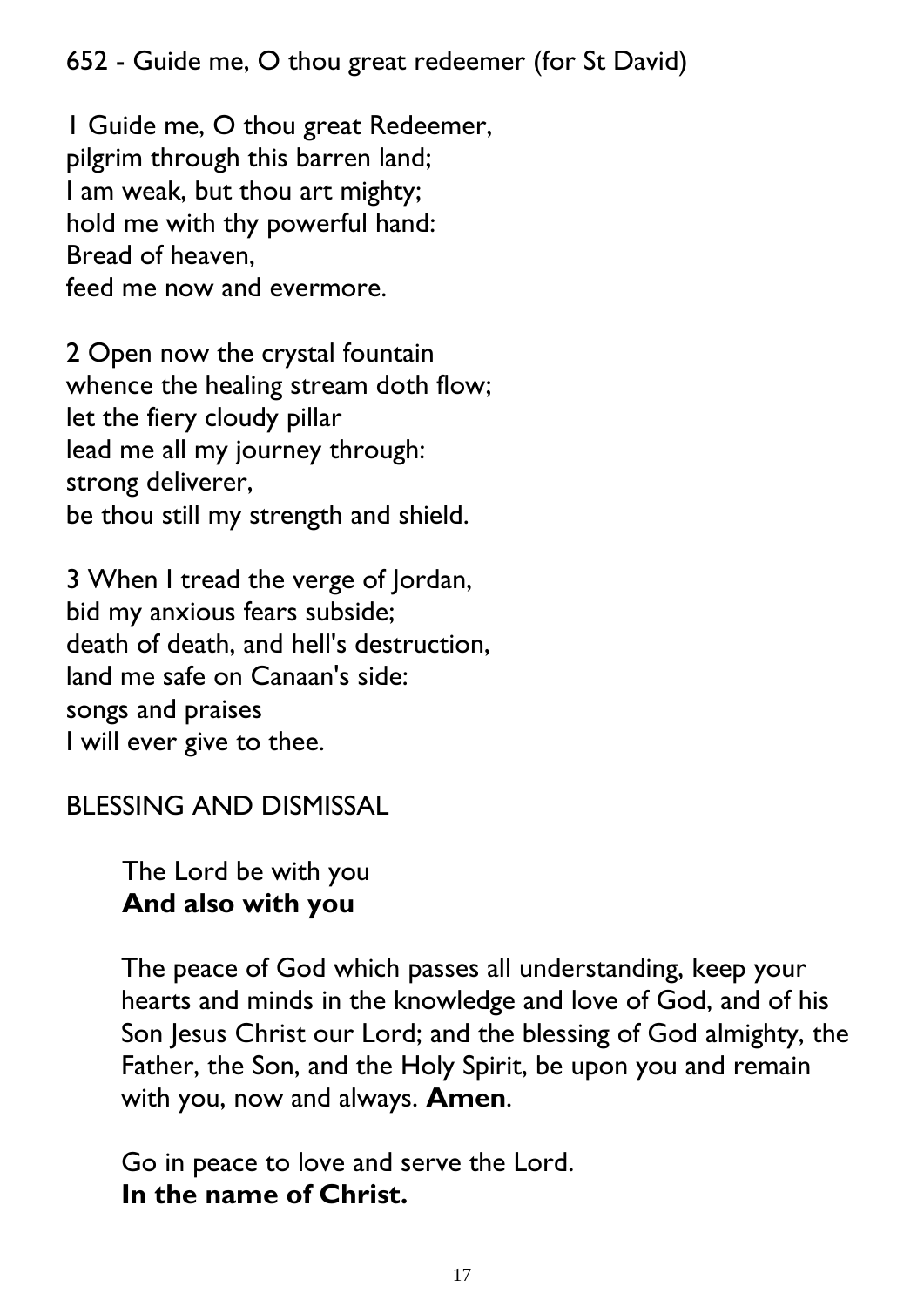*Remain standing as an Organ Voluntary begins and the*  RECESSION *takes place.*

*Please join us for refreshments in the Church Hall after the service.*